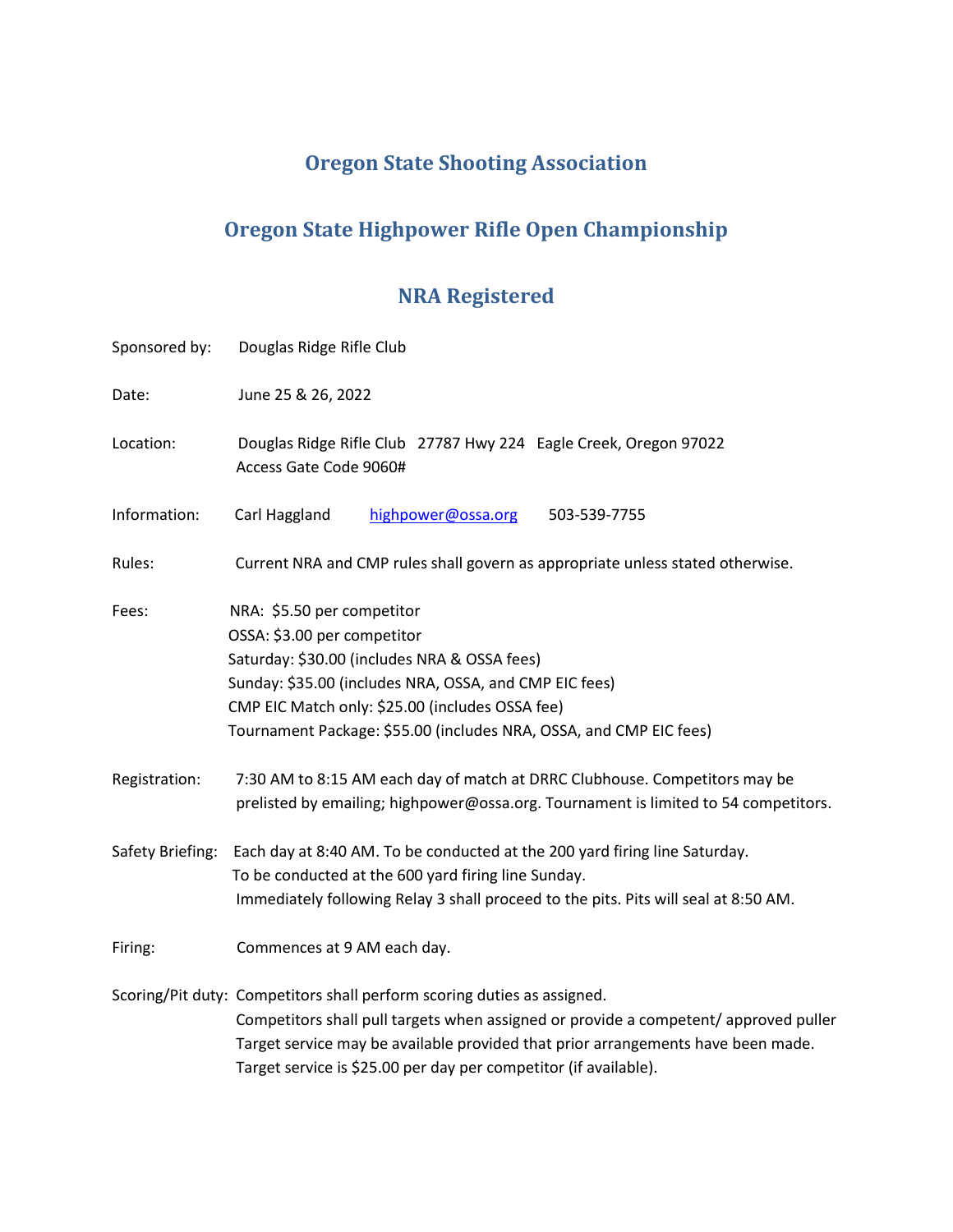| Classification:                                                                | The NRA classification system shall be used. Unclassified competitors shall compete in<br>the Master Class, rule 19.2. Assigned classification or rule 10.14 temporary<br>classification will be used. |  |  |  |
|--------------------------------------------------------------------------------|--------------------------------------------------------------------------------------------------------------------------------------------------------------------------------------------------------|--|--|--|
| Rifles allowed: Service Rifle- Rule 3.1 (a) thru (d), NRA Match Rifle-Rule 3.3 |                                                                                                                                                                                                        |  |  |  |
| <b>Challenge Fees:</b>                                                         | \$1.00 per unsuccessful challenge to be paid at time of challenge.                                                                                                                                     |  |  |  |
| Sighting shots:                                                                | Shall be fired as specified in the course of fire.                                                                                                                                                     |  |  |  |
| Course of fire:<br>Saturday:                                                   |                                                                                                                                                                                                        |  |  |  |
| Match 1:                                                                       | 2ss and 20 shots for record, standing, slow fire, SR target, rule 5.12; 22 minutes.<br>Fired at 200 yards.                                                                                             |  |  |  |
| Match 2:                                                                       | 2ss and 20 shots for record, sitting or kneeling, rapid fire, SR target, rule 5.8 or 5.10;<br>60 seconds per 10 shot string. Fired at 200 yards.                                                       |  |  |  |
| Match 3:                                                                       | 2ss and 20 shots for record, prone, rapid fire, SR-3 target, rule 5.6; 70 seconds per 10 shot<br>string. Fired at 300 yards.                                                                           |  |  |  |
| Match 4:                                                                       | Repeat of Match 3                                                                                                                                                                                      |  |  |  |
| Match 5:                                                                       | Repeat of Match 1                                                                                                                                                                                      |  |  |  |
| Match 6:                                                                       | Repeat of Match 2                                                                                                                                                                                      |  |  |  |
| Note: Matches 1 & 2 and Matches 5 & 6 shall be fired concurrently.             |                                                                                                                                                                                                        |  |  |  |
| Sunday:                                                                        |                                                                                                                                                                                                        |  |  |  |
| Match 7:                                                                       | 2ss and 20 shots for record, prone, slow fire, MR-1 target, rule 5.6; 22 minutes.<br>Fired at 600 yards.                                                                                               |  |  |  |

Match 8: Repeat of Match 7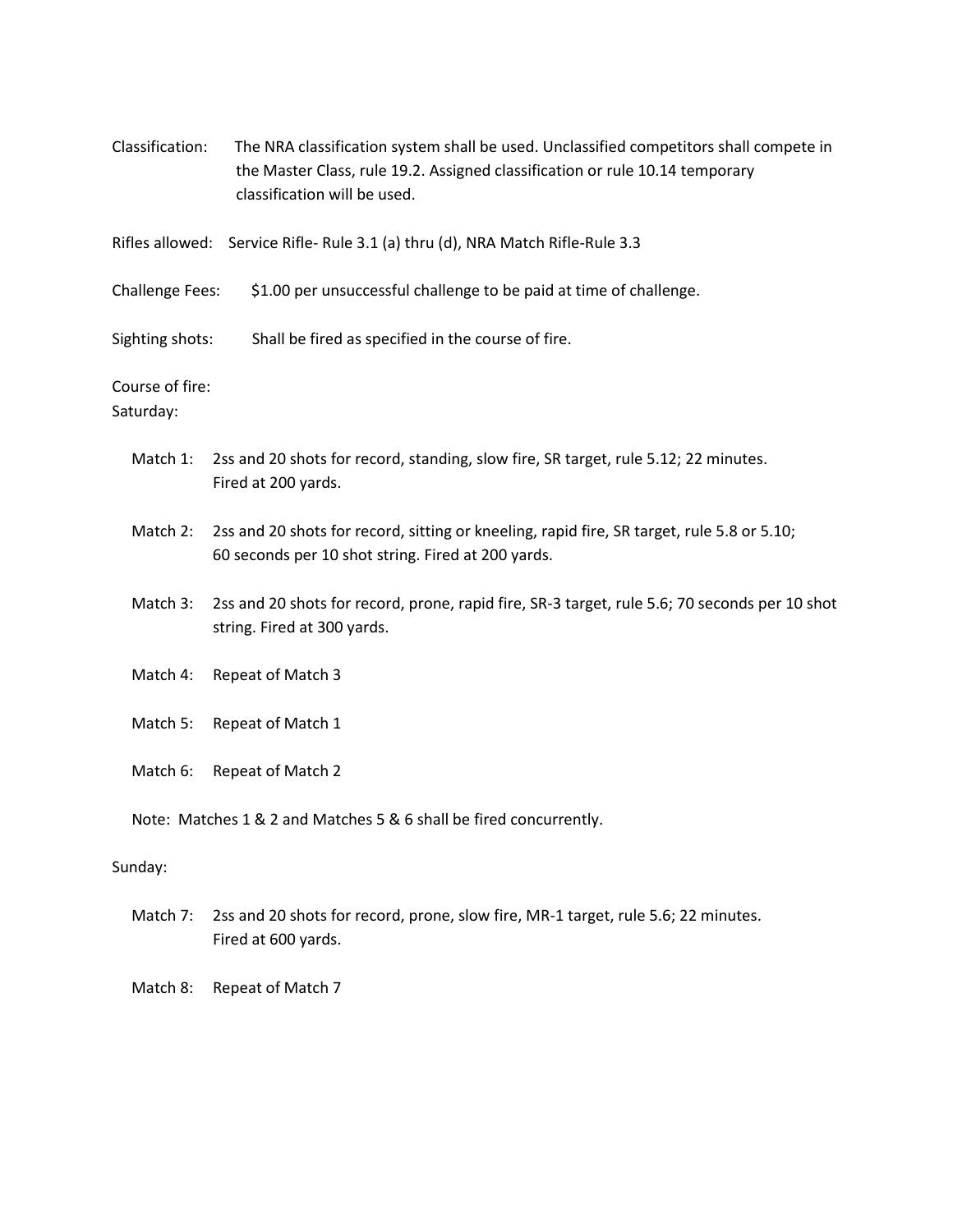- Match 9: CMP EIC (Leg) Match (Rifles shall meet CMP rules 6.2.1, 6.2.2, 6.2.3). Triggers will be weighed. CMP rules shall govern. CMP Rule 8.1.7 jeopardizes the safety and existence of the range, therefore this rule shall not be enforced (alibis' are allowed).
	- Stage 1: 10 shots, standing, slow fire, 200 yards, 10 minutes
	- Stage 2: 10 shots, sitting or kneeling from standing, rapid fire, 200 yards, 60 seconds
	- Stage 3: 10 shots, prone from standing, rapid fire, 300 yards, 70 seconds
	- Stage 4: 20 shots, prone, slow fire, 600 yards, 20 minutes
	- Match 10: Directors Match; Same course of fire as Match 9, to be fired concurrently. May be fired with any rifle listed under "Rifles Allowed".
	- Match 11: Aggregate of Matches 1-3, & 7
	- Match 12: Aggregate of Matches 4-6, & 8
	- Match 13: Oregon Open Championship. Aggregate of Matches 1-8

| Awards:                      | Matches 10, 11 & 12                      | Match 13                |
|------------------------------|------------------------------------------|-------------------------|
| Match winner                 | \$10.00                                  | Keeper Plaque + \$20.00 |
| 2 <sup>nd</sup> Match Winner |                                          | Keeper Plaque + \$15.00 |
| 3ed Match Winner             |                                          | Keeper Plaque + \$10.00 |
| 20 or more competitors:      |                                          |                         |
| Class Winner                 | \$5.00                                   | \$10.00                 |
| 2 <sup>nd</sup> Class Winner | \$3.00                                   | \$8.00                  |
| <b>3ed Class Winner</b>      | \$2.00                                   | \$5.00                  |
|                              | Matches 1-8                              |                         |
| Match Winner                 | \$1.00                                   |                         |
| 30 or more competitors:      | Aggregates of Matches 1&5, 2&6, 3&4, 7&8 |                         |
| Match Winner                 | \$8.00                                   |                         |
| <b>Class Winner</b>          | \$5.00                                   |                         |
| 2 <sup>nd</sup> Class winner | \$3.00                                   |                         |
| <b>3ed Class Winner</b>      | \$2.00                                   |                         |

Match 9 awards to be awarded by CMP as per CMP rules.